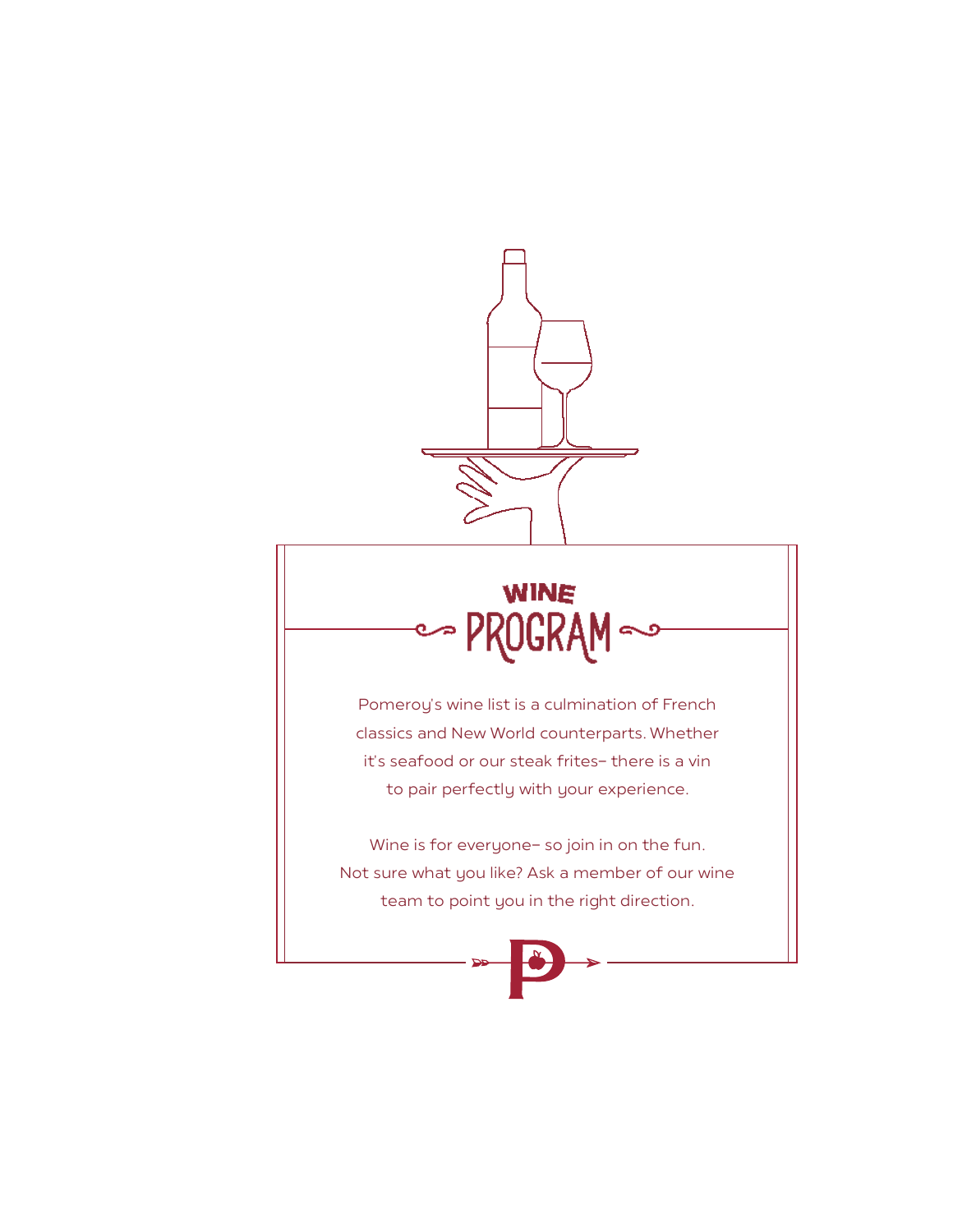Champagne is the soul of France and enjoyed around the world for celebrations or as an exceptional pairing. Our personal favorite is Pomeroy's seafood tower.

## CHaMPAGNE

| CHARLES ELLNER S 'CARTE BLANCHE'                                                                      | 98  |
|-------------------------------------------------------------------------------------------------------|-----|
| <b>Brut Côte des Blancs NV</b><br><b>Drappier 'Zero Dosage'</b><br><b>Brut Nature Côte des Bar NV</b> | 120 |
| <b>Charles Ellner Rosé</b><br><b>Brut Côte des Blancs NV</b>                                          | 110 |
| <b>Charles Ellner 'Seduction'</b><br>Brut Côte des Blancs, Montagne de Reims 2006                     | 170 |
| Le Brun Servenay<br>Extra Brut Avize, Côte des Blancs 2004                                            | 238 |
| <b>Vazart-Coquart &amp; Fils Brut Reserve</b><br>Brut Blanc de Blancs Chouilly, Côte des Blancs NV    | 135 |
| <b>Francois Bedel 'Origin'elle'</b><br>Extra Brut Vallée de la Marne Ouest NV                         | 128 |
| Hugues Godmé 'Les Fins Bois'<br>Extra Brut Verzenay, Montagne de Reims NV                             | 185 |
| <b>FRENCH SPARKLING WINE</b>                                                                          |     |
| Jo Landron 'Atmospheres'<br><b>Brut Loire NV</b>                                                      | 60  |
| <b>Camille Braun</b><br>Cremant d'Alsace, Rosé Alsace NV                                              | 60  |
| Langlois-Chateau<br>Cremant d'Loire, Loire NV                                                         | 56  |

### SPARKLING WINE

Cruse Wine Company Tradition Blanc de Blancs Brut California 2016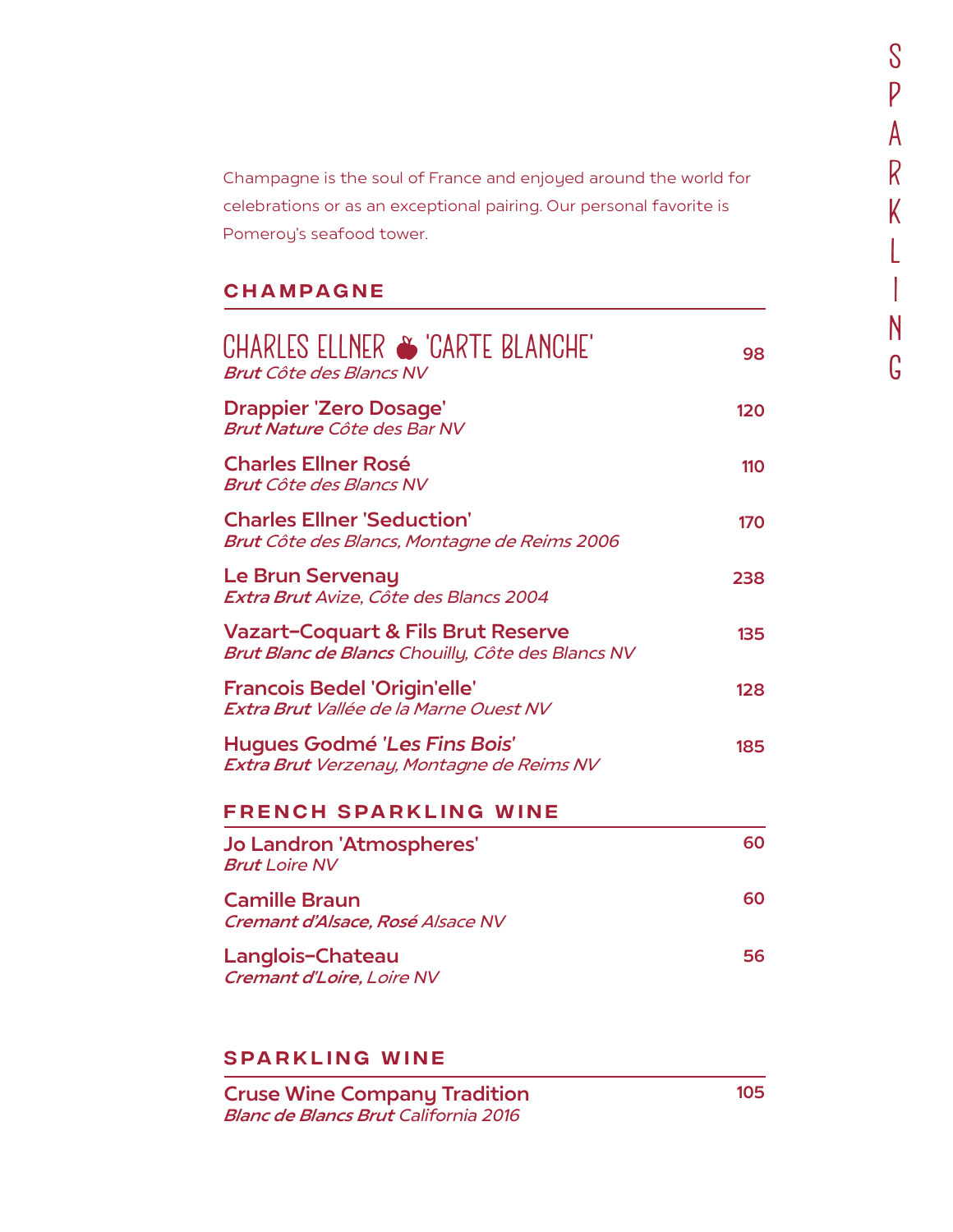Capturing the warmth & seaside influence of France's Mediterranean coast, our light-colored rosé wines have minimal skin contact with hints of strawberry & watermelon

## FRANCE

| Domaine de Terrebrune<br><b>Bandol, Provence 2020</b> | 88  |
|-------------------------------------------------------|-----|
| Clos Cibonne 'Tradition'<br>Côtes de Provence 2019    | 72. |
| La Provencal<br>Côtes de Provence 2020                | 60. |

# NEW WORLD

| Rootdown Wine Cellars ' Rosé of Mourvèdre'<br>Amador Co., CA 2017         | 60. |
|---------------------------------------------------------------------------|-----|
| <b>JK Carriere 'Glass White Pinot Noir'</b><br>Willamette Valley, OR 2020 | 78. |
| <b>Field Recordings 'Domo Arigato'</b><br>Central Coast, CA 2021          | 72. |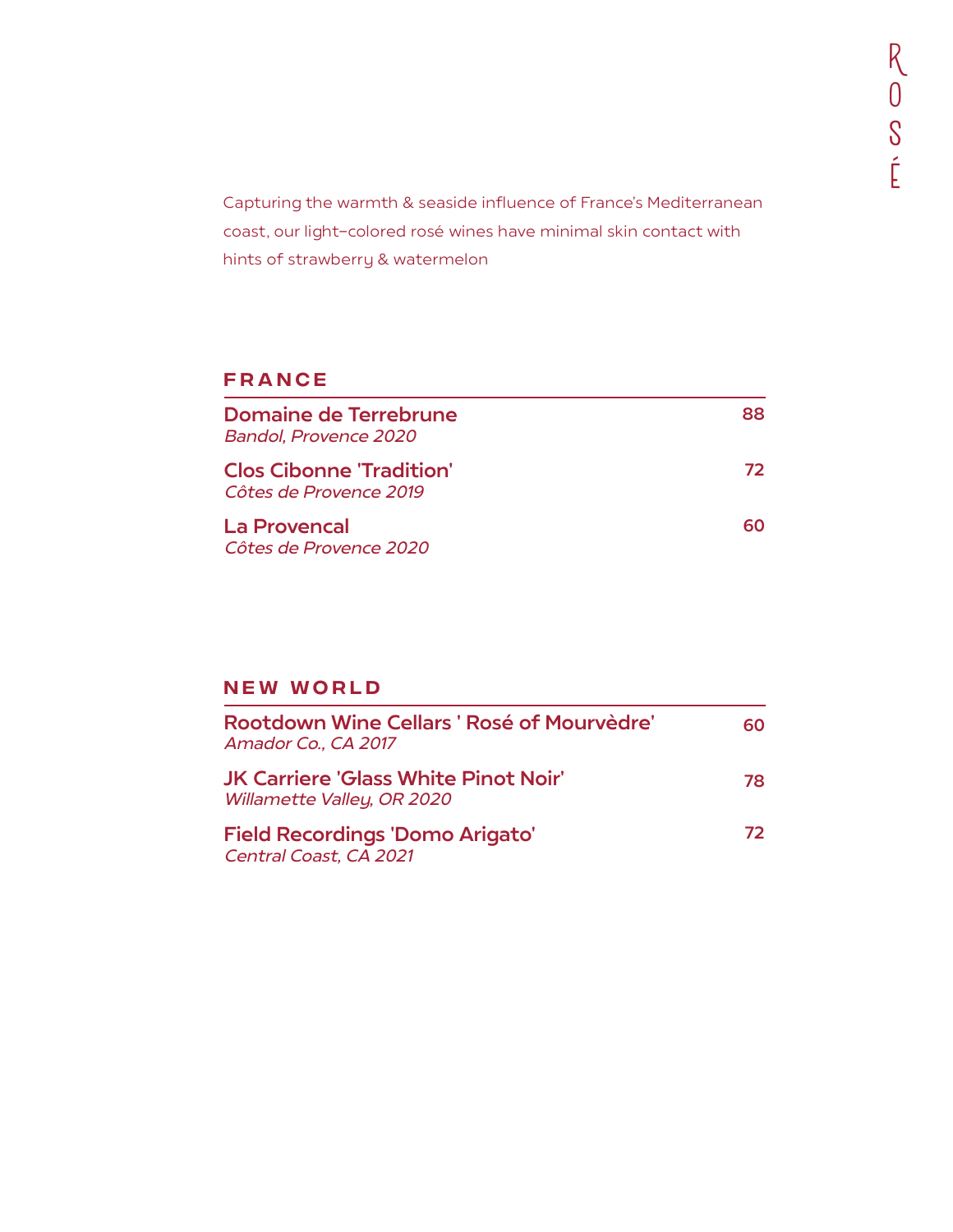Crisp, refreshing white wines with mouthwatering acidity from France's cool climate & mountainous regions are the perfect pairing for any seafood dish.

f F<br>R

.<br>E E<br>N

c

h

r

.<br>E

E

f

r

.<br>E E<br>S

h

i

n

g

w

h

i

I

t<br>T .<br>E

s

#### FRANCE

| <b>Domaine Paul Blanck 'Furstentum'</b><br><b>Riesling Alsace Grand Cru 2016</b> | 90  |
|----------------------------------------------------------------------------------|-----|
| Emile Beyer 'Eguisheim'<br><b>Riesling Alsace 2017</b>                           | 72  |
| <b>Domaine Huet 'Le Haut-Lieu'</b><br><b>Chenin Blanc Vouvray Sec 2019</b>       | 95  |
| <b>Château Moncontour</b><br>Chenin Blanc Vouvray Demi-Sec (Semi-Sweet) 2019     | 56  |
| <b>Patrick Badouin 'Les Saulaies'</b><br>Chenin Blanc Anjou (Semi-Sweet) 2009    | 86  |
| <b>Château de l'Eperonnière</b><br><b>Chenin Blanc Savennieres, Loire 2018</b>   | 75  |
| Domaine de la Tonnellierie<br><b>Sauvignon Blanc Sancerre, Loire 2021</b>        | 74  |
| <b>Domaine Vacheron</b><br>Sauvignon Blanc Sancerre, Loire 2019                  | 110 |
| Lucien Crochet 'Le Chêne Marchand'<br>Sauvignon Blanc Sancerre, Loire 2018       | 120 |
| <b>Denis Jamain</b><br><b>Pinot Gris Reuilly, Loire 2020</b>                     | 68  |
| <b>Chateau Beauregard Ducasse</b><br>Sauvignon Blanc Graves, Bordeaux 2018       | 70  |
| <b>Domaine Amiot Guy Et Fils</b><br><b>Aligote Burgundy 2019</b>                 | 65  |
| <b>Domitia</b><br>Picpoul Picpoul de Pinet, Languedoc 2020                       | 56  |



 $\bigcirc$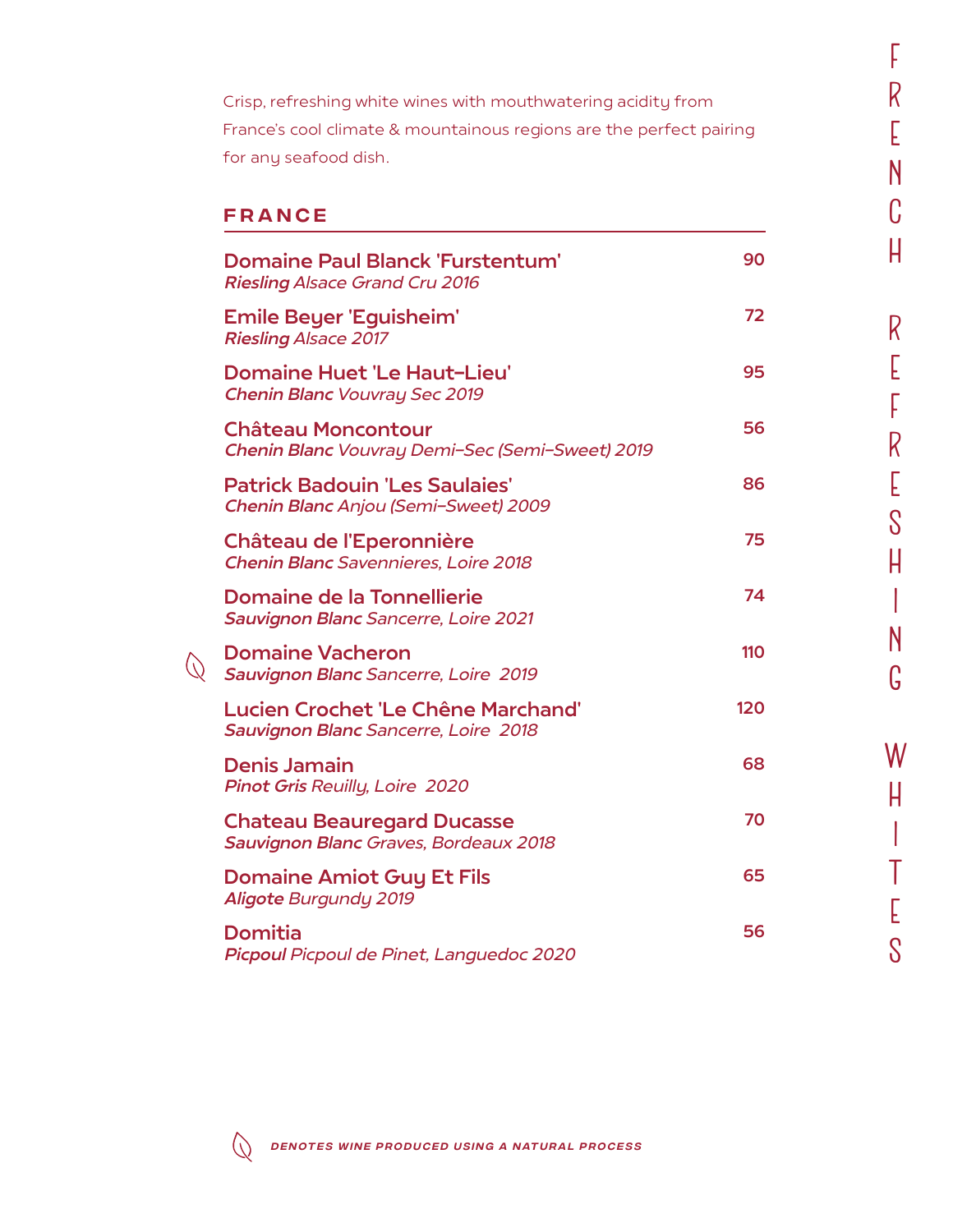Take a nod from our favorite Loire & Bordeaux selections, a collection of refreshing white wines from California and the Southern Hemisphere.

# **NEW WORLD**

| <b>Brokenwood</b><br>Sémillon Hunter Valley, Australia 2020          | 52  |
|----------------------------------------------------------------------|-----|
| <b>Ant Moore</b><br>Sauvignon Blanc Marlborough, New Zealand 2020    | 65  |
| <b>Accendo Cellars</b><br>Sauvignon Blanc Blend Napa Valley, CA 2018 | 150 |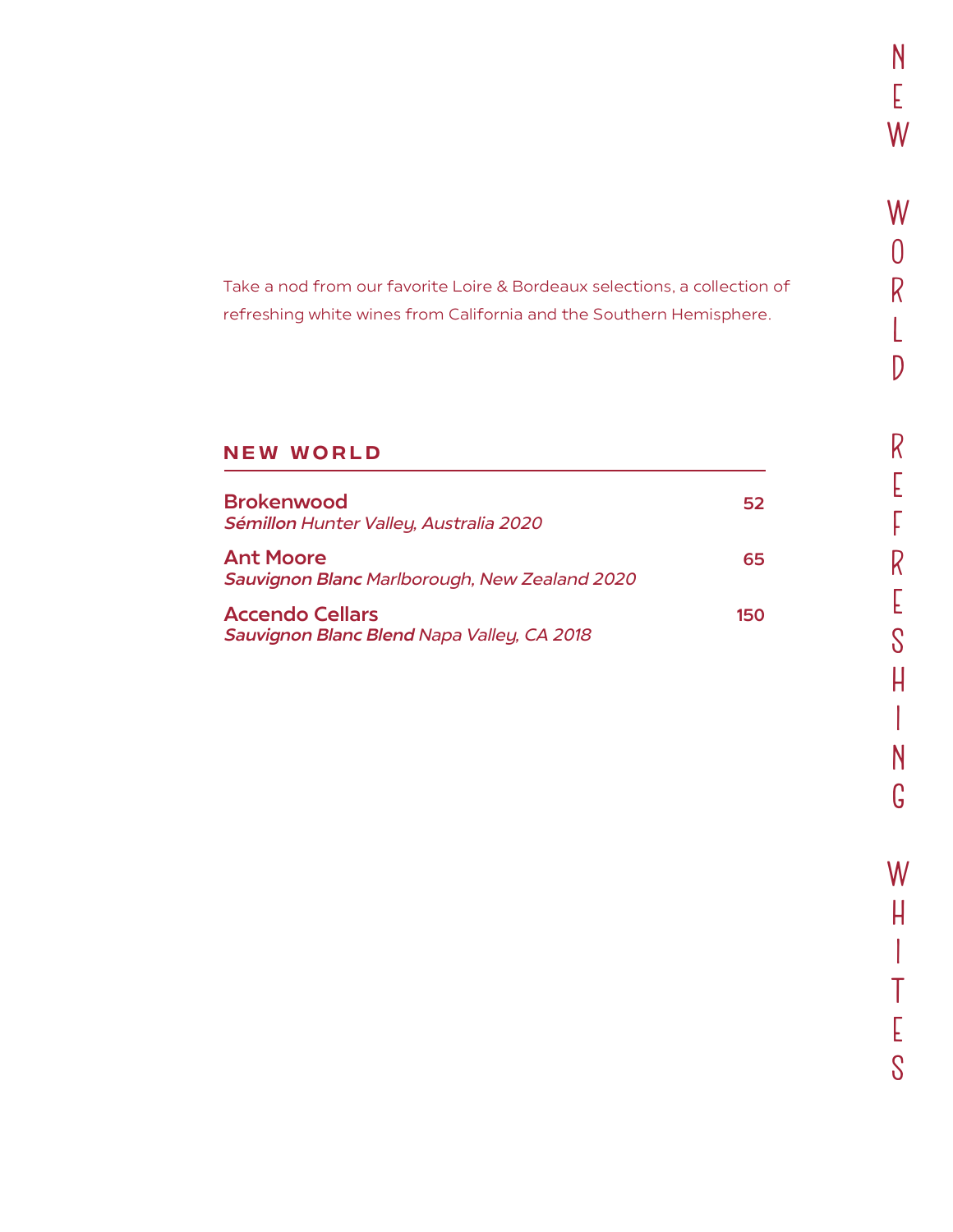Burgundy takes center stage, producing some of the world's most impressive full bodied, oak-aged white wines. Their supple richness is best enjoyed with seafood and poultry dishes, but also a perfect pairing for a French classic: steak frites.

f F<br>R

.<br>E E<br>N

c

h

T<br>E .<br>E

x

t

u

r

A

 $\overline{\mathsf{L}}$ 

w

h

i

t<br>T

.<br>E E<br>S

### FRANCE

| Joëlle Vrignaud                                                                                | 72  |
|------------------------------------------------------------------------------------------------|-----|
| <b>Chardonnay Petit Chablis 2020</b>                                                           |     |
| Joëlle Vrignaud 'Fourchaume'<br>Chardonnay Chablis 1er Cru 2019                                | 95  |
| <b>JM Brocard 'Vau de Vey'</b><br>Chardonnay Chablis 1er Cru 2019                              | 86  |
| Bruno Clair 'En la rue de Vergy'<br>Chardonnay Morey-Saint-Denis 2010                          | 170 |
| <b>Latour-Girard 'Genevrieres'</b><br>Chardonnay Meursault 1er Cru 2017                        | 215 |
| <b>Bachey Legros</b><br>Chardonnay Puligney-Montrachet 2019                                    | 165 |
| Les Héritières Du Comte Lafon 'Clos Du Four'<br>Chardonnay Mâcon 2018                          | 92  |
| <b>Domaine Talmard</b><br>Chardonnay Mâcon 2019                                                | 52  |
| E. Guigal<br>Viognier Condrieu, Rhône 2017                                                     | 150 |
| <b>Brotte 'Baies Dorées'</b><br>Viognier Pays d'Oc, Languedoc 2021                             | 52  |
| <b>Chateau d'Angles 'Grand Vin'</b><br>Bourboulenc/Grenache/Roussanne La Clape, Languedoc 2015 | 67  |
| <b>Clos Ste Magdeleine</b><br>Ugni Blanc/Marsanne/Clairette Cassis, Languedoc 2018             | 72  |
| <b>Mas Jullien</b><br>Carignan Blanc/Chenin Blanc Pays d'Hérault, Languedoc 2016               | 95  |
| Domaine Turner Paegot 'Le Blanc' Orange Wine<br>Roussanne/Marsanne Languedoc, France 2019      | 48  |

 $\bigcirc$ 

 $\circlearrowright$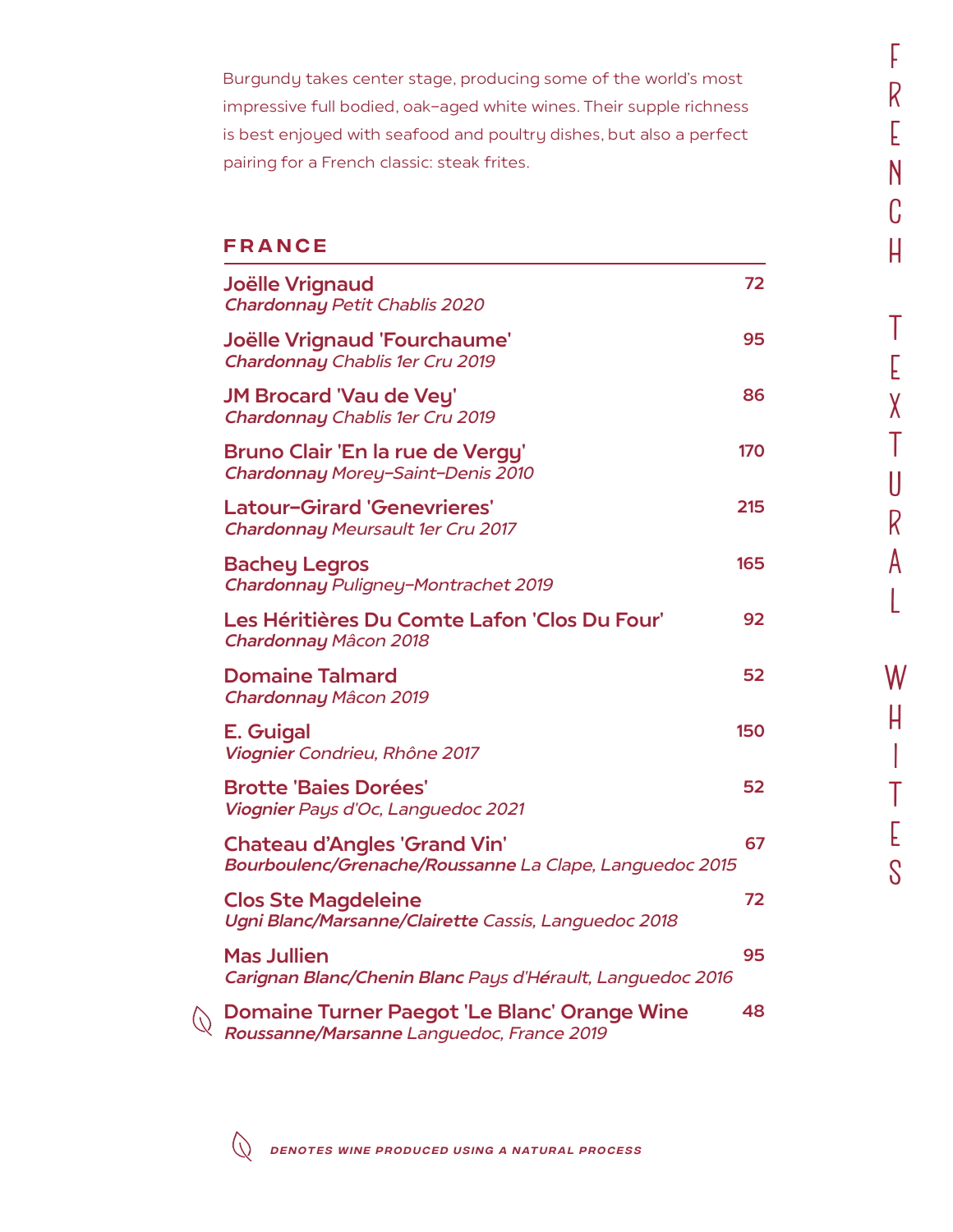Sonoma cult classics & California favorites are enjoyed for their riper fruit notes & rich buttery texture, making them a perfect pairing for just about anything on the menu.

## New world

| La Vinea 'Elton Vineyard'<br>Chardonnay Willamette Valley, OR 2017              | 126 |
|---------------------------------------------------------------------------------|-----|
| <b>Kistler 'Les Noisetiers'</b><br>Chardonnay Sonoma Coast, CA 2020             | 145 |
| <b>Foxen 'Block UU'</b><br>Chardonnay Santa Maria Valley. Sonoma Coast, CA 2020 | 110 |
| <b>Rombauer 'Proprietor Selection'</b><br>Chardonnay Los Carneros, CA 2020      | 165 |
| <b>Bouchaine</b><br>Chardonnay Los Carneros, CA 2018                            | 92  |
| <b>Hook &amp; Ladder</b><br>Chardonnay Russian River Valley, CA 2019            | 70  |
| Leeuwin Estate 'Prelude'<br>Chardonnay Margaret River, Western Australia 2018   | 72  |
| Yorkville Cellars 'Amber Folly' Skin Contact<br><b>Semillon Mendocino, CA</b>   | 56  |



 $\bigcirc$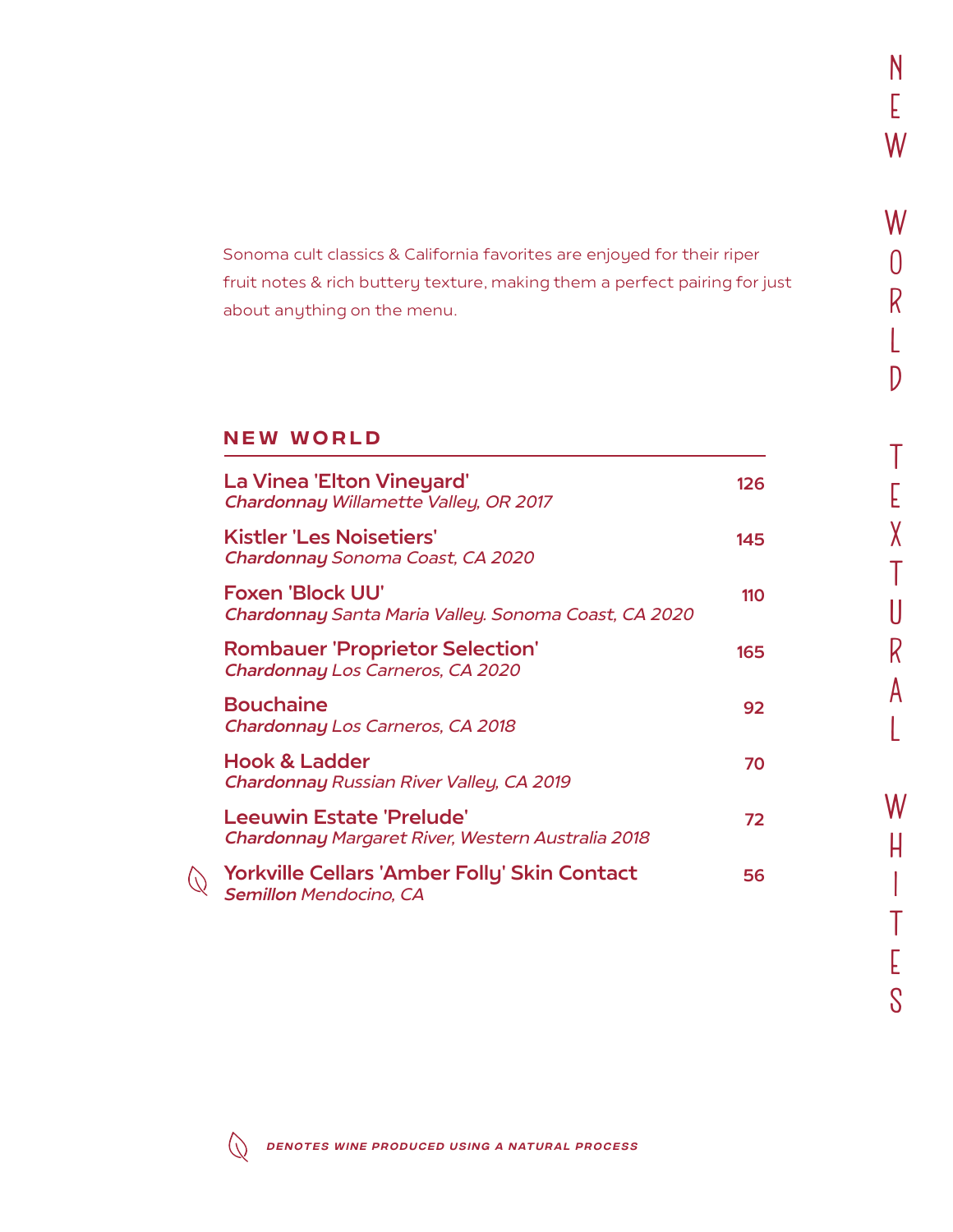Burgundy takes pride in producing the world's favorite light-bodied red wines. The range of soils & climates in this region provide a broad spectrum of tart & savory flavors and aromas.

f

F<br>R<br>E

.<br>E

n

c

h

R<br>E .<br>E

f

F<br>R<br>E

.<br>E

s

h

i<br>i

n

g

r E

 $\overline{D}$ 

s

## FRANCE

| Domaine Collotte 'Le Clos de Jus'<br><b>Pinot Noir Marsannay 2017</b>                           | 102 |
|-------------------------------------------------------------------------------------------------|-----|
| Chateau Marsannay 'Clos du Roy'<br><b>Pinot Noir Marsannay 2016</b>                             | 165 |
| <b>Serafin Pere &amp; Fils 'Fonteny'</b><br>Pinot Noir Gevrey-Chambertin 1er Cru 2006           | 325 |
| <b>Domaine Drouhin-Laroze</b><br>Pinot Noir Clos de Vougeot Grand Cru 2013                      | 415 |
| <b>Domaine Castagnier 'Aux Cheseaux'</b><br>Pinot Noir Morey-Saint-Denis 1er Cru 2017           | 310 |
| <b>Lignier Michelot 'Vieilles Vignes'</b><br>Pinot Noir Chambolle-Musigny 2017                  | 135 |
| <b>Domaine Lecheneaut 'Les Damodes'</b><br>Pinot Noir Nuits-Saint-George 1er Cru 2014           | 220 |
| Domaine Bertrand Ambroise 'En Rue de Chax'<br>Pinot Noir Nuits-Saint-George 1er Cru 2009        | 195 |
| Latour-Girard 'Cuveé Carmen'<br><b>Pinot Noir Pommard 2017</b>                                  | 160 |
| <b>Domaine Rougeot 'Santenots'</b><br>Pinot Noir Volnay 1er Cru 2017                            | 200 |
| <b>Domaine Michel Niellon 'Clos Saint-Jean'</b><br>Pinot Noir Chassagne-Montrachet 1er Cru 2016 | 135 |
| <b>Michel Caillot</b><br><b>Pinot Noir Bourgogne 2011</b>                                       | 70  |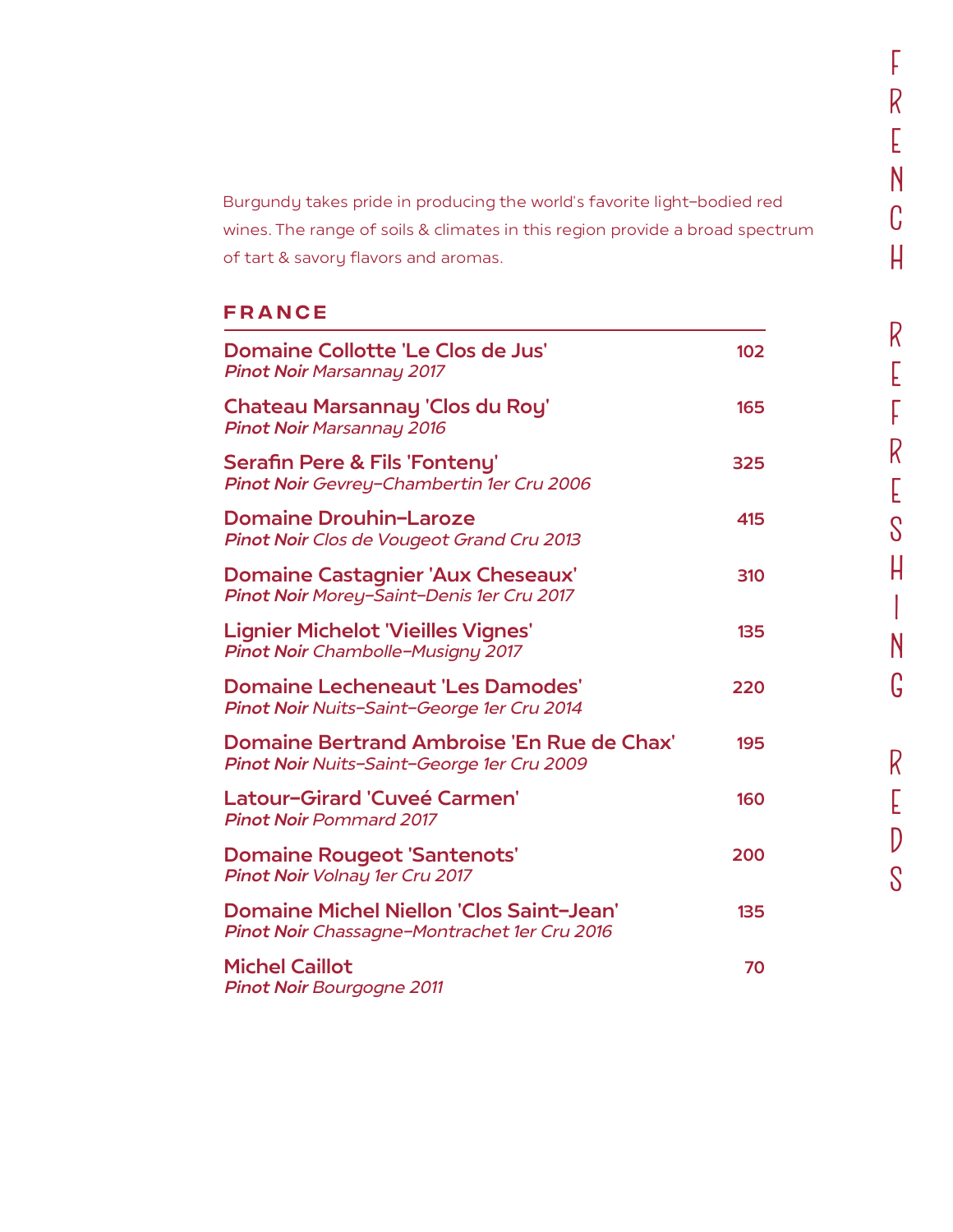Loire Valley & Southwest France provide the backdop for some of France's most rustic, & herbal toned red wines. These wines show the greener side of France with aromas of bell pepper, fresh tobacco, & bay leaf, ballanced with dark fruit & violets.

### FRANCE

 $\left(\sqrt{2}\right)$ 

| <b>Château Thivin 'Cuveé Zachaery'</b><br>Gamay Côte De Brouilly, Beaujolais 2020        | 115 |
|------------------------------------------------------------------------------------------|-----|
| <b>Alex Foillard</b><br><b>Gamay Brouilly, Beaujolais 2019</b>                           | 120 |
| Jean-Marc Burgaud<br><b>Gamay Beaujolais Villages 2020</b>                               | 56  |
| <b>Domaine Guiberteau 'Les Chapaudaises'</b><br><b>Cabernet Franc Saumur, Loire 2018</b> | 115 |
| <b>Charles Joguet 'Les Charmes'</b><br><b>Cabernet Franc Chinon, Loire 2018</b>          | 110 |
| Cosse et Maissonneuve 'La Fage'<br><b>Malbec Cahors 2014</b>                             | 62  |
| Domaine du Mas Blanc 'Clos du Moulin'<br>Mourvèdre/Counoise Collioure, Languedoc 2000    | 65  |

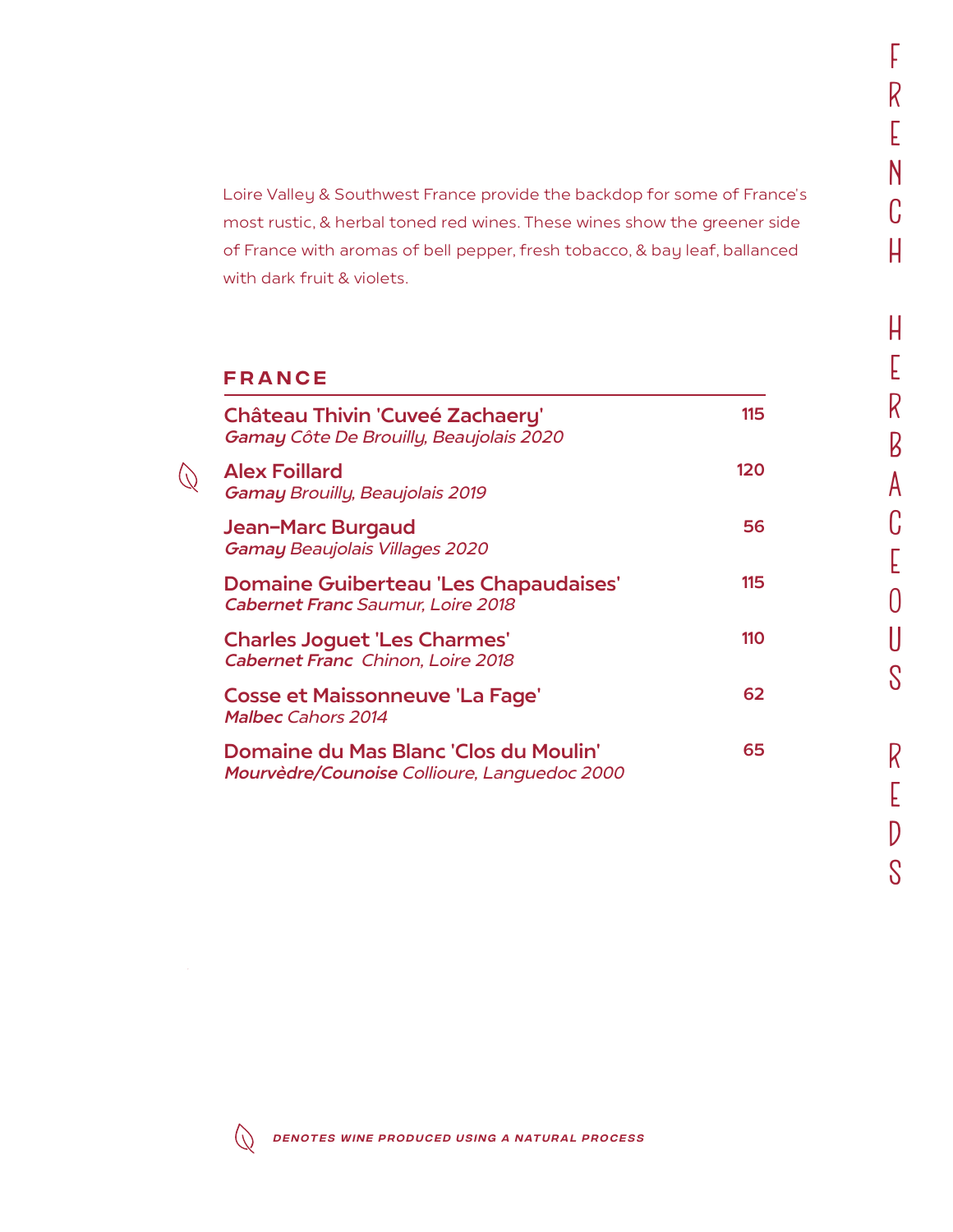Maritime influenced regions in Oregon & California offer American counterparts to Burgundy pinot noir with riper fruit & toasty oak.

# New world

| Omero<br><b>Pinot Noir Willamette Valley, OR 2017</b>                                        | 72  |
|----------------------------------------------------------------------------------------------|-----|
| <b>Real Nice Winemakers 'Black Magnolia'</b><br><b>Pinot Noir Willamette Valley, OR 2019</b> | 95  |
| <b>Left Coast 'Right Bank'</b><br>Pinot Noir Willamette Valley, OR 2015                      | 120 |
| <b>Kosta Browne</b><br><b>Pinot Noir Sonoma Coast, CA 2020</b>                               | 235 |
| The Hilt Wines 'Estate'<br>Pinot Noir Sta. Rita Hills, CA 2018                               | 105 |
| Domaine de La Côte 'La Côte'<br>Pinot Noir Sta. Rita Hills, CA 2020                          | 265 |
| Herman J. Wiemer<br>Cabernet Franc Finger Lakes, NY 2019                                     | 70  |
| Ramsay<br>Merlot North Coast, CA 2019                                                        | 70  |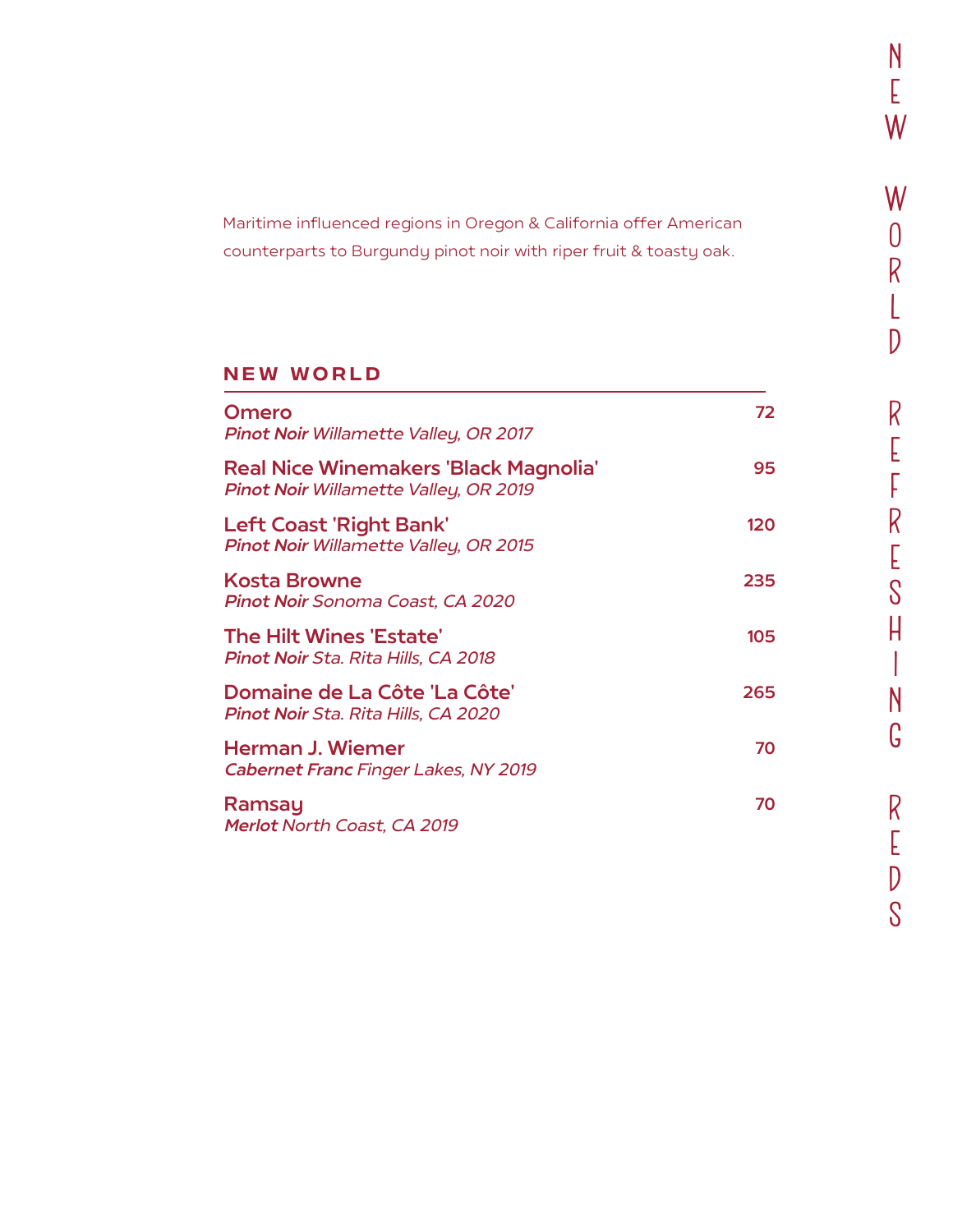Wines from Southern France capture the essence of their surroundings. Producing darker fruit with notes of black pepper spice & savory herbs like lavender, rosemary, sage & thyme.

### FRANCE

| <b>Bernard Levet 'Les Journaries'</b><br>Syrah Côte-Rôtie, Rhône 2018                          | 165 |
|------------------------------------------------------------------------------------------------|-----|
| Jean-Michel Gerin 'Les Grandes Places'<br>Syrah Côte-Rôtie, Rhône 2004                         | 210 |
| <b>Etienne Becheras</b><br>Syrah Saint-Joseph, Rhône 2018                                      | 85  |
| <b>J.L. Chave Selection 'Farconnet'</b><br>Syrah Hermitage, Rhône 2018                         | 155 |
| <b>Julien Cecillon 'Saint Pierre'</b><br>Syrah Cornas, Rhône 2017                              | 135 |
| <b>Roger Sabon 'Prestige'</b><br>GSM Blend Châteauneuf du Pape, Rhône 2016                     | 160 |
| <b>Domaine Bois de Boursan</b><br>GSM Blend Châteauneuf du Pape, Rhône 2017                    | 135 |
| Domaine du Vieux Télégraphe<br>GSM Blend Châteauneuf du Pape, Rhône 2018                       | 210 |
| <b>Brotte 'Création Grosset'</b><br><b>GSM Blend Cairanne, Rhône 2017</b>                      | 60  |
| <b>Domaine de Piaugier</b><br><b>GSM Blend Gigondas, Rhône 2018</b>                            | 85  |
| <b>Domaine du Mas Blanc 'Junquets'</b><br>Syrah, Marsanne, Roussanne Collioure, Languedoc 2012 | 65  |



f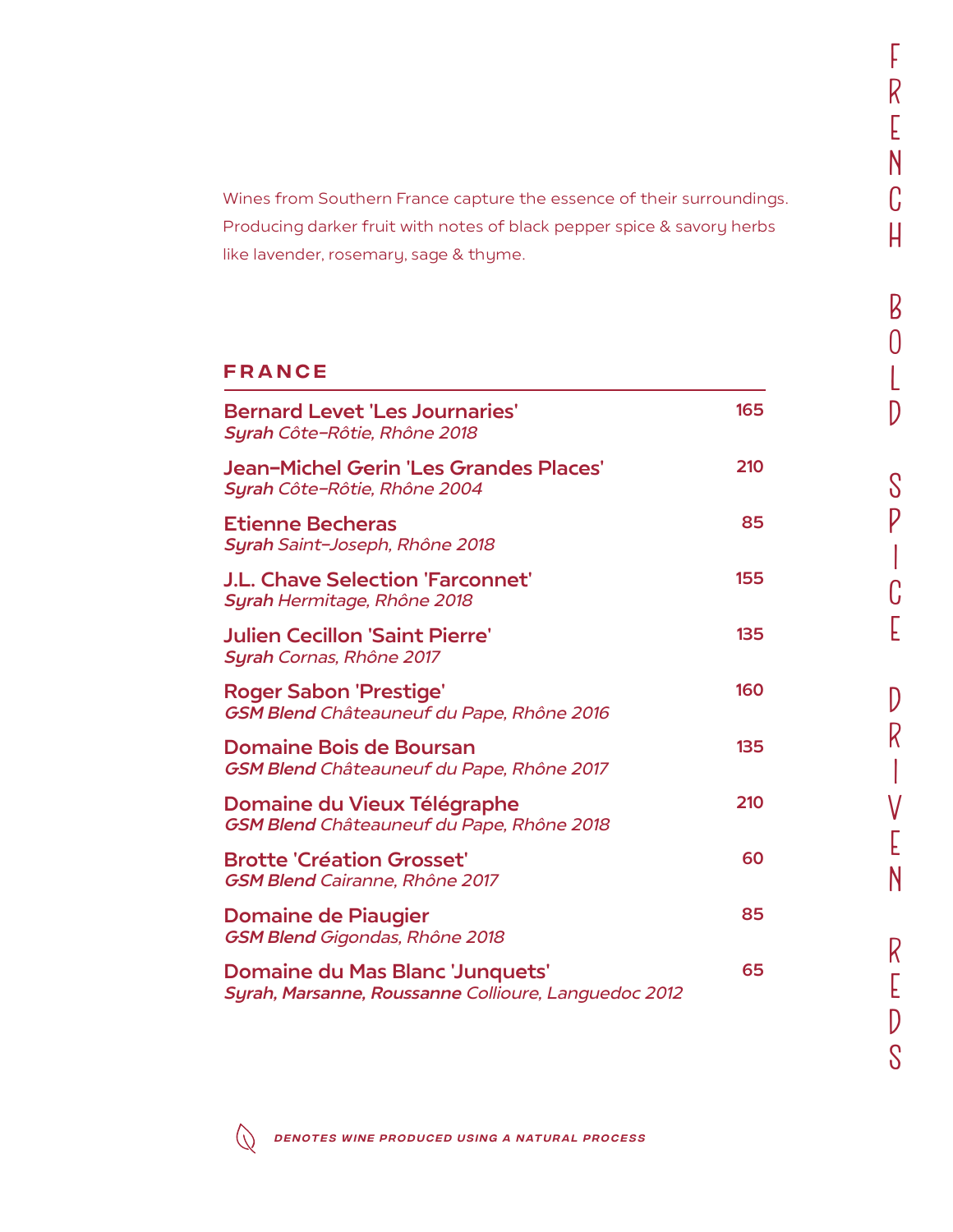Sonoma Coast Syrahs reflecting the savory style of Northern Rhône, & Central Coast blends highlighting riper fruit, bold spice & new French oak.

## New world

| Radio-Coteau 'Las Colinas'<br><b>Syrah Sonoma Coast, CA 2016</b>                 | 118 |
|----------------------------------------------------------------------------------|-----|
| <b>Herman Story 'Casual Encounters'</b><br>Syrah Blend Paso Robles, CA 2019      | 155 |
| <b>Sans Liege 'The Offering'</b><br>Syrah Blend Santa Barbara. CA 2018           | 75  |
| Source and Sink<br>Zinfandel Blend Sonoma Valley, CA 2020                        | 60  |
| d'Arenberg 'The Laughing Magpie'<br>Shiraz/Viognier McLaren Vale, Australia 2017 | 82  |
| Zuccardi<br>Malbec Q Valle De Uco, Argentina 2019                                | 60  |
| Villalobos 'Viñedo Silvestre'<br>Carignan Lolol Valley, Chile 2018               | 60  |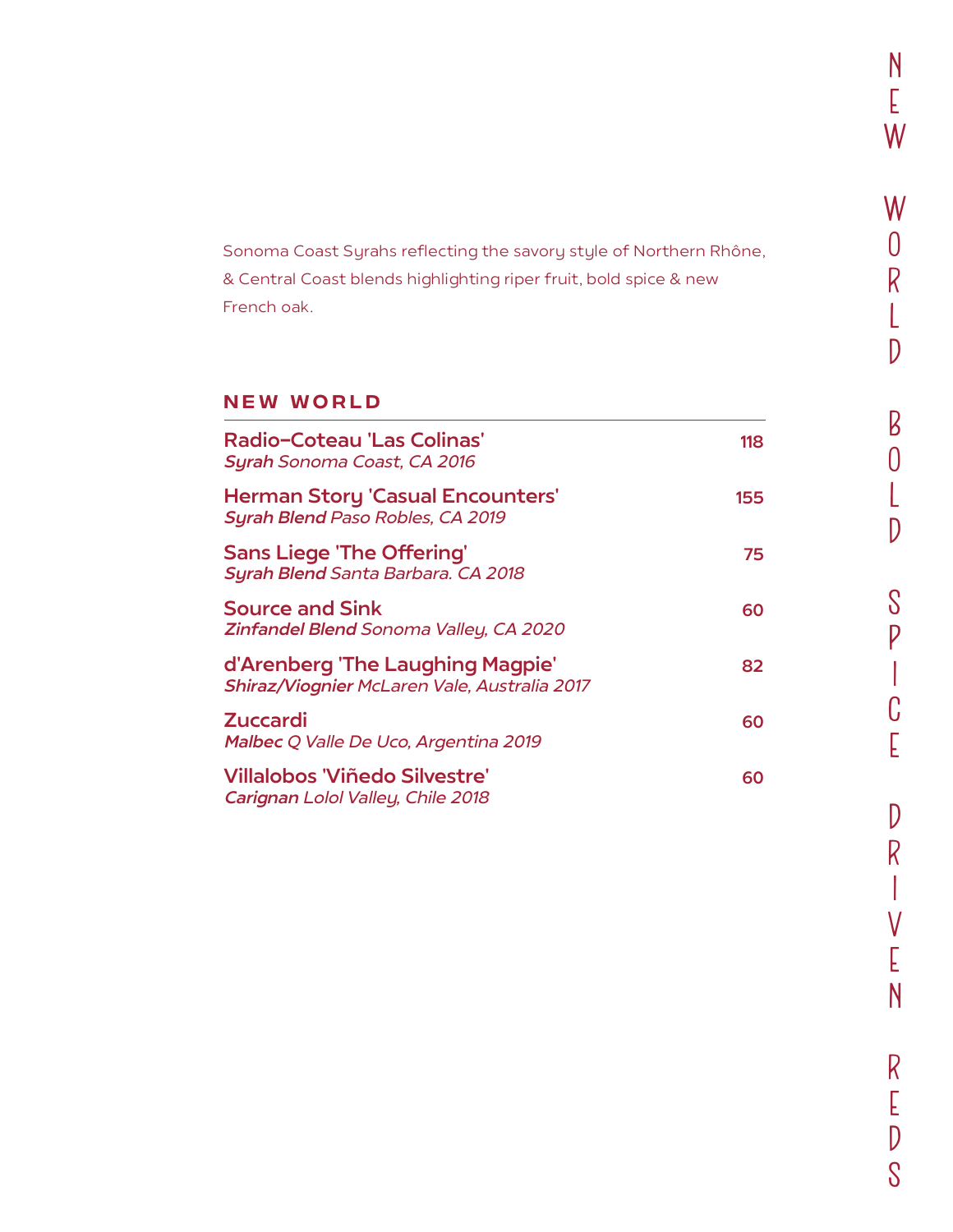These complex blends, based on cabernet & merlot, stay true to the classic aromas of ripe fruit, cedar, tobacco, & toasty barrique, which imparts warm baking spices.

## FRANCE

| <b>Château La Peyre</b><br>Cabernet Blend Cru Artisan Saint-Estèphe 2015                         | 120 |
|--------------------------------------------------------------------------------------------------|-----|
| Les Pagodes de Cos<br>Cabernet Blend Saint-Estèphe 2006                                          | 185 |
| Château Pichon Longueville Comtesse De Lalande 630<br>Cabernet Blend Deuxièmes Cru Pauillac 2009 |     |
| <b>Château Bellegrave</b><br><b>Cabernet Blend Pauillac 2019</b>                                 | 116 |
| <b>Château Langoa-Barton</b><br>Cabernet Blend Troisièmes Cru Saint Julien 2010                  | 265 |
| <b>Château Prieuré-Lichine</b><br>Cabernet Blend Quatrièmes Cru Margaux 2010                     | 205 |
| Margaux du Château Margaux<br><b>Cabernet Blend Margaux 2014</b>                                 | 165 |
| <b>Château Larose-Trintaudon</b><br>Cabernet Blend Cru Bourgeois Haut-Médoc 2016                 | 92  |
| <b>Château Lescalle</b><br>Cabernet Blend Bordeaux Supérior Macau 2019                           | 65  |
| <b>Château Louvie</b><br><b>Merlot Blend Grand Cru Saint-Émilion 2016</b>                        | 110 |
| <b>Château Beau-Sejour Becot</b><br>Merlot Blend Premier Grand Cru Saint-Émilion 2014            | 225 |
| <b>Château Franc Maillet</b><br><b>Merlot Blend Pomerol 2016</b>                                 | 122 |